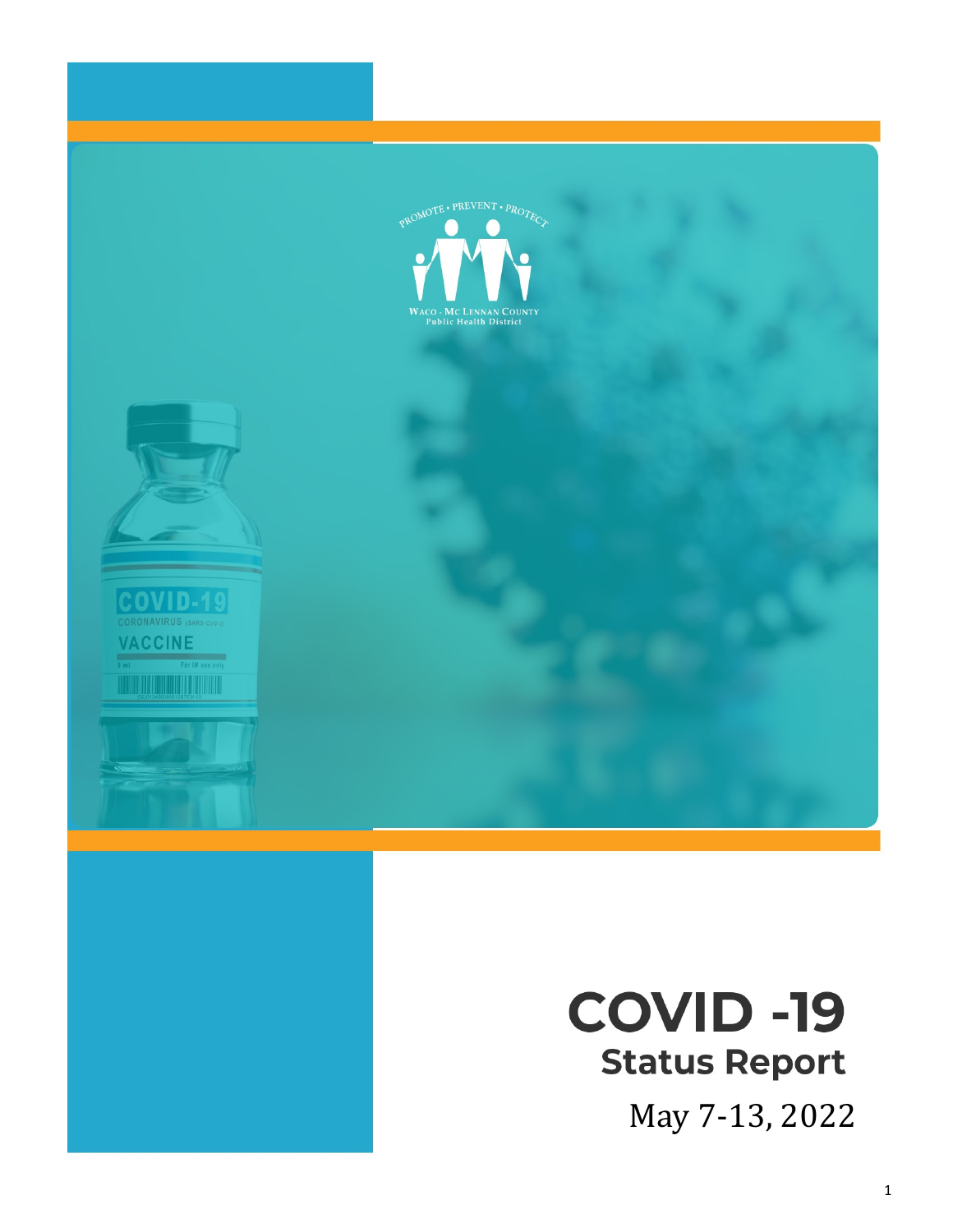### **TABLE OF CONTENTS**

| <b>Key Metrics</b>                         |   |
|--------------------------------------------|---|
| <b>Trend Graphs</b>                        |   |
| <b>Health District Vaccination Clinics</b> | հ |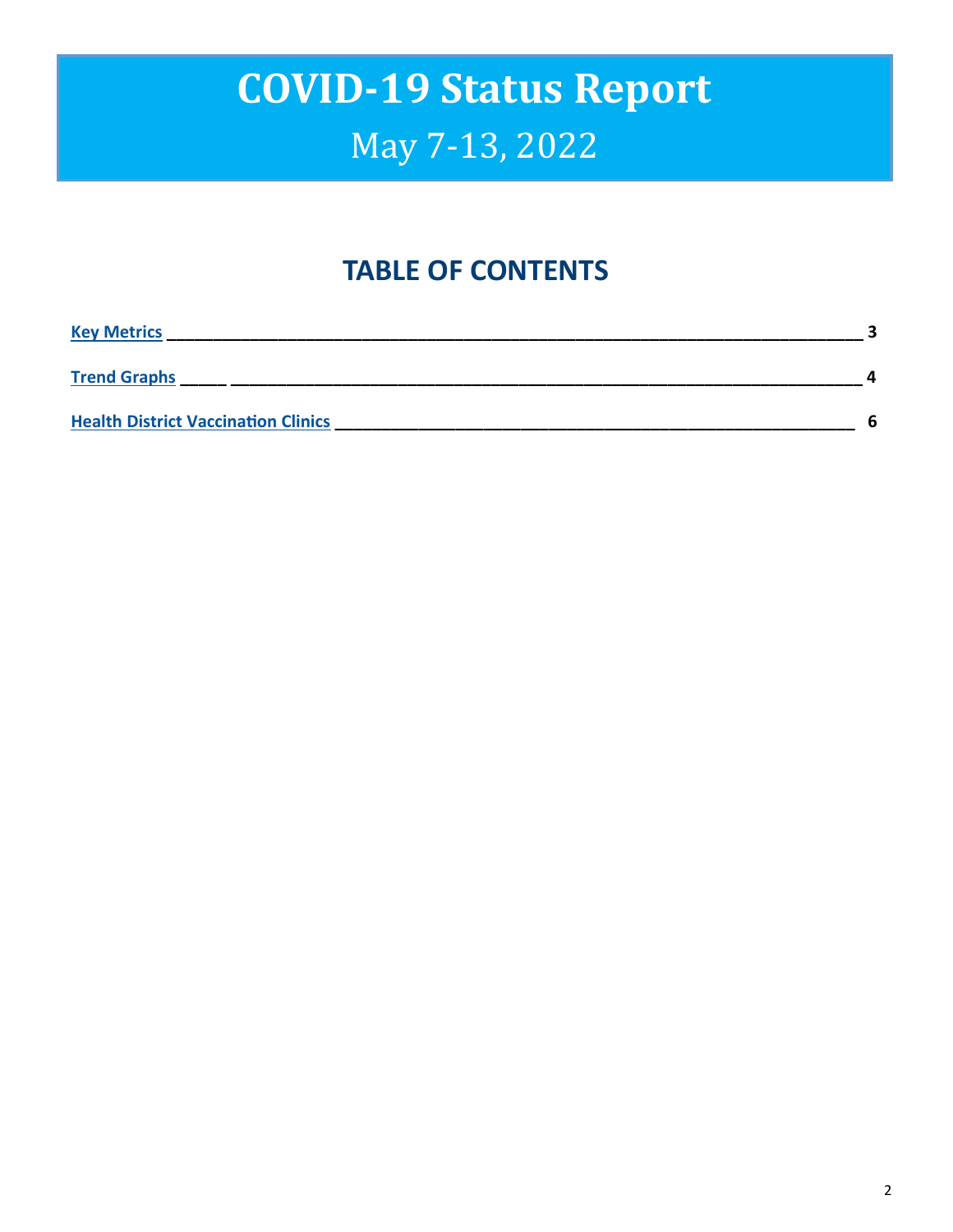### **KEY METRICS**

<span id="page-2-0"></span>

| <b>COVID-19 Community Threat Level</b> |                         |                              | <b>TOW</b>                           |
|----------------------------------------|-------------------------|------------------------------|--------------------------------------|
| <b>Total Cases</b>                     | <b>Total Fatalities</b> | <b>Vaccines Administered</b> | <b>Hospitalization Rate in TSA M</b> |
| 69,664                                 | 862                     | 328,462                      | $0.60\%$                             |

|                                                                                            | April 30-May 6, 2022 |             | April 30-May 6, 2022 Percent Change from previous<br>week to this week |  |  |  |  |  |
|--------------------------------------------------------------------------------------------|----------------------|-------------|------------------------------------------------------------------------|--|--|--|--|--|
| <b>REPORTED CASES</b>                                                                      |                      |             |                                                                        |  |  |  |  |  |
| <b>New Cases</b>                                                                           | 100                  | 119         | $+15%$                                                                 |  |  |  |  |  |
| <b>Confirmed Cases</b>                                                                     | 52                   | 39          |                                                                        |  |  |  |  |  |
| <b>Probable Cases</b>                                                                      | 48                   | 80          |                                                                        |  |  |  |  |  |
| 7-day average number of<br>cases per day                                                   | 14                   | 17          | $+17%$                                                                 |  |  |  |  |  |
| 7-day incidence rate per<br>100k per day                                                   | 6                    | 7           | $+14%$                                                                 |  |  |  |  |  |
| <b>HOSPITAL ADMISSIONS AND FATALITIES</b>                                                  |                      |             |                                                                        |  |  |  |  |  |
| 7-day average number of<br>Lab confirmed COVID-19<br>patients admitted in the<br>hospitals | $\overline{2}$       | 2           | No Change                                                              |  |  |  |  |  |
| <b>New Fatalities</b>                                                                      | $\Omega$             | $\mathbf 0$ | No Change                                                              |  |  |  |  |  |
| <b>TESTING</b>                                                                             |                      |             |                                                                        |  |  |  |  |  |
| 7-day average of the num-<br>ber of tests conducted each<br>day                            | 96                   | 81          | $-18%$                                                                 |  |  |  |  |  |
| 7-day average of positivity<br>rate each day                                               | 5%                   | 9%          | $+44%$                                                                 |  |  |  |  |  |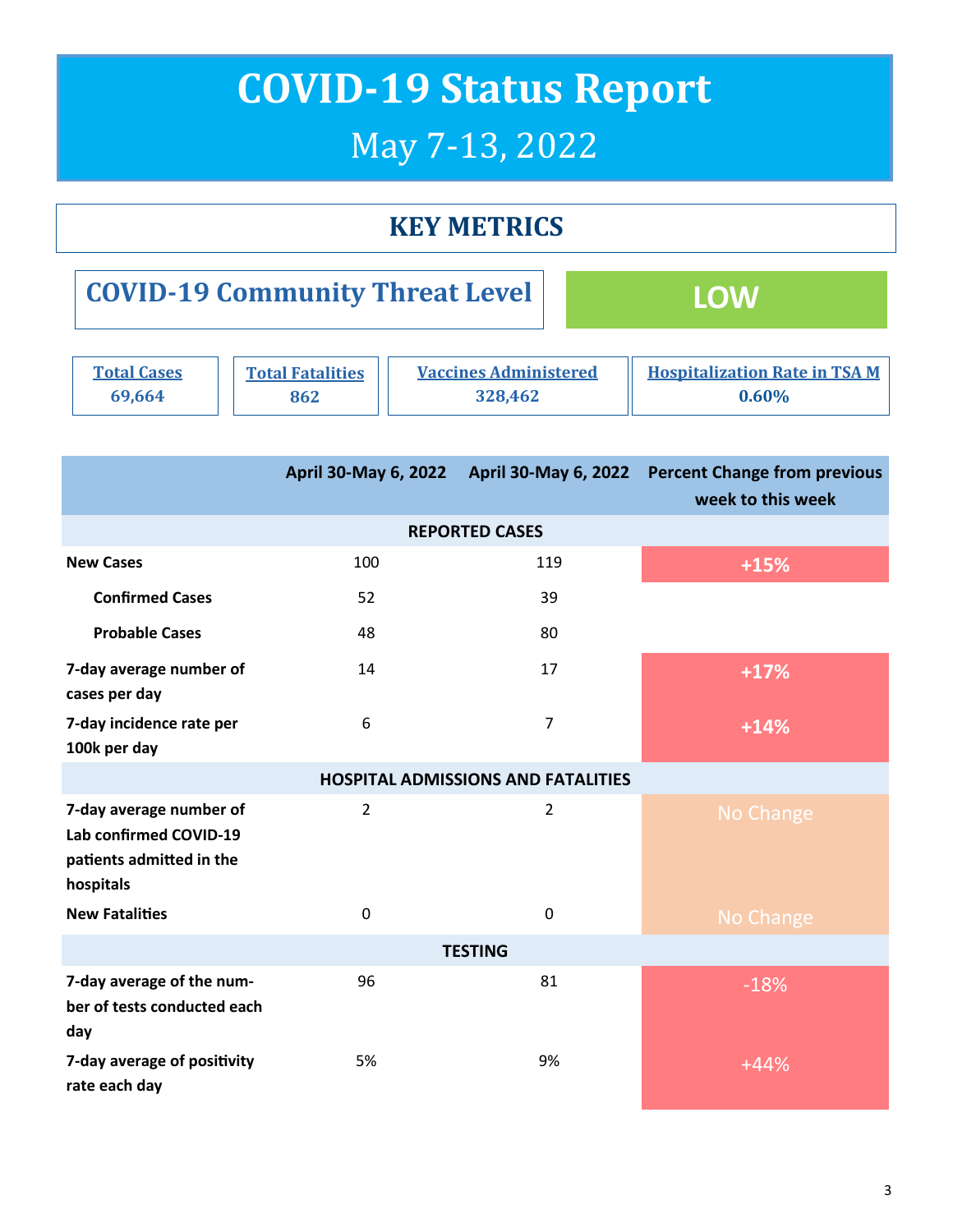#### **TRENDS GRAPHS**

<span id="page-3-0"></span>



Additional data can be found on [covidwaco.com](https://covidwaco.com/county/)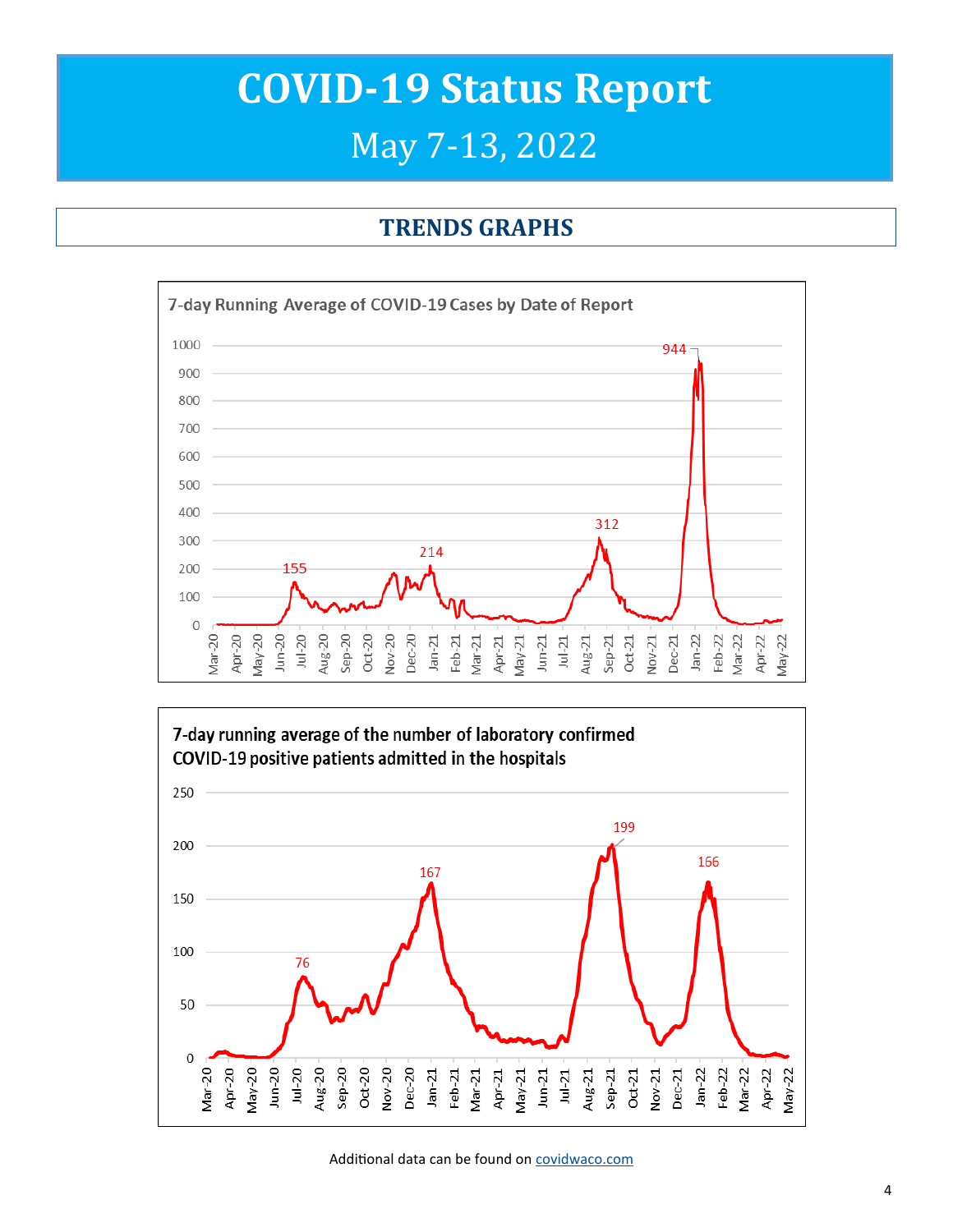## **COVID-19 Weekly Status Report** May 7-13, 2022

### **TRENDS GRAPHS**





Additional data can be found on [covidwaco.com](https://covidwaco.com/county/)